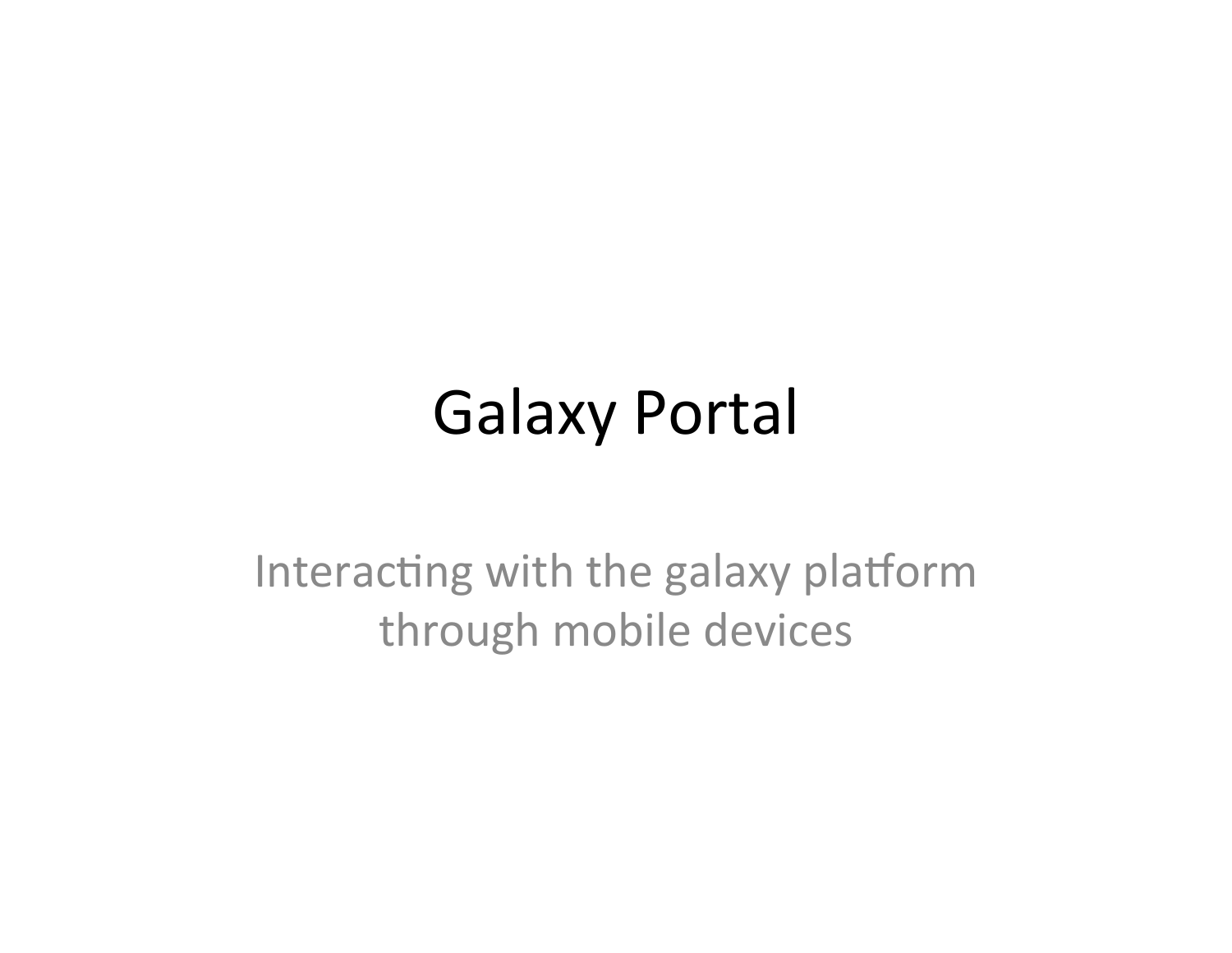## Motivation

- Galaxy jobs run in the background
- You are often awaiting Galaxy job completion for a next analysis step
- Your smartphone is often more accessible than your computer
- Galaxy can be accessed through the web browser of your phone
	- But Galaxy not designed for small screen and large thumbs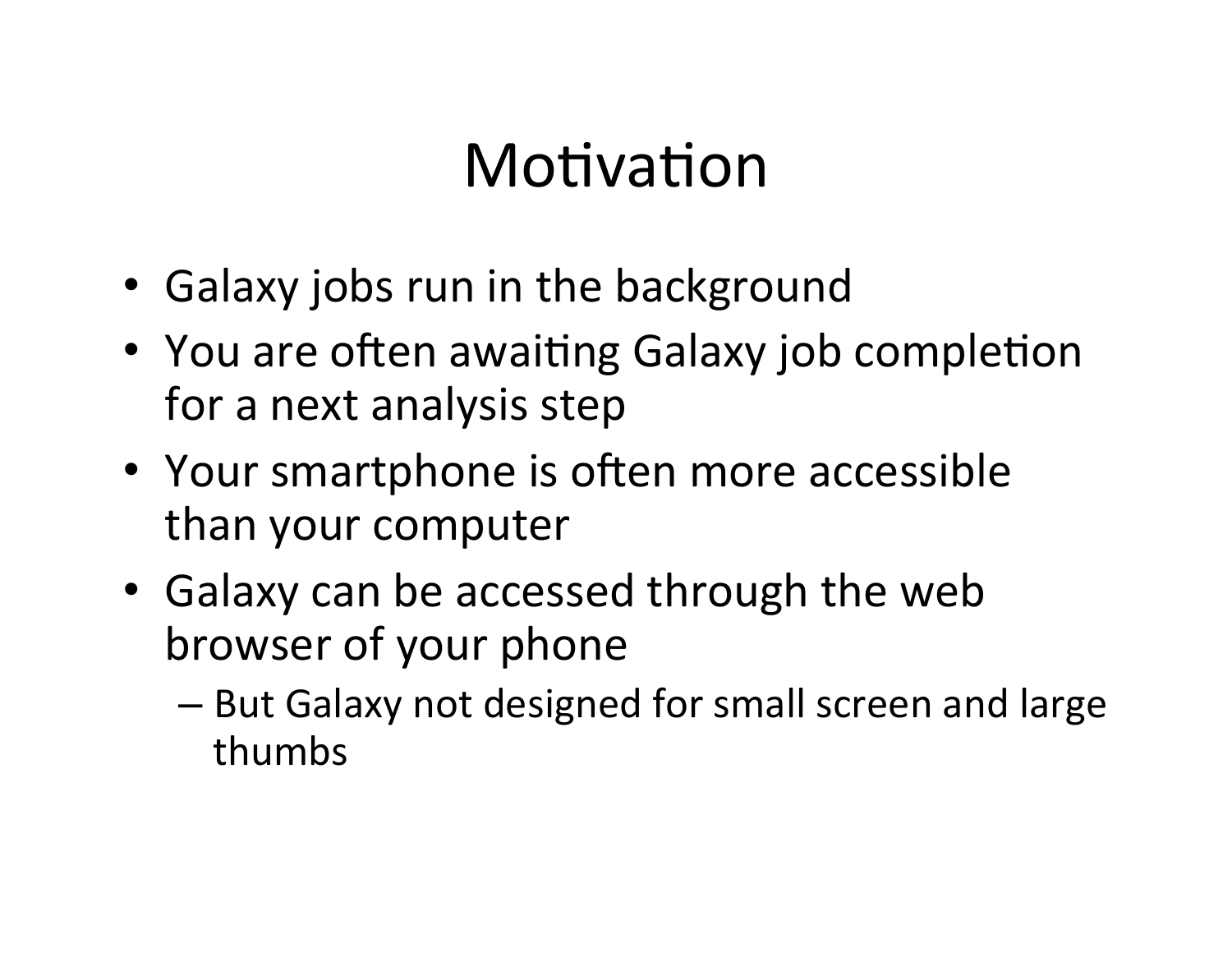## The Galaxy Portal App

• You can now monitor Galaxy jobs through a native mobile phone app

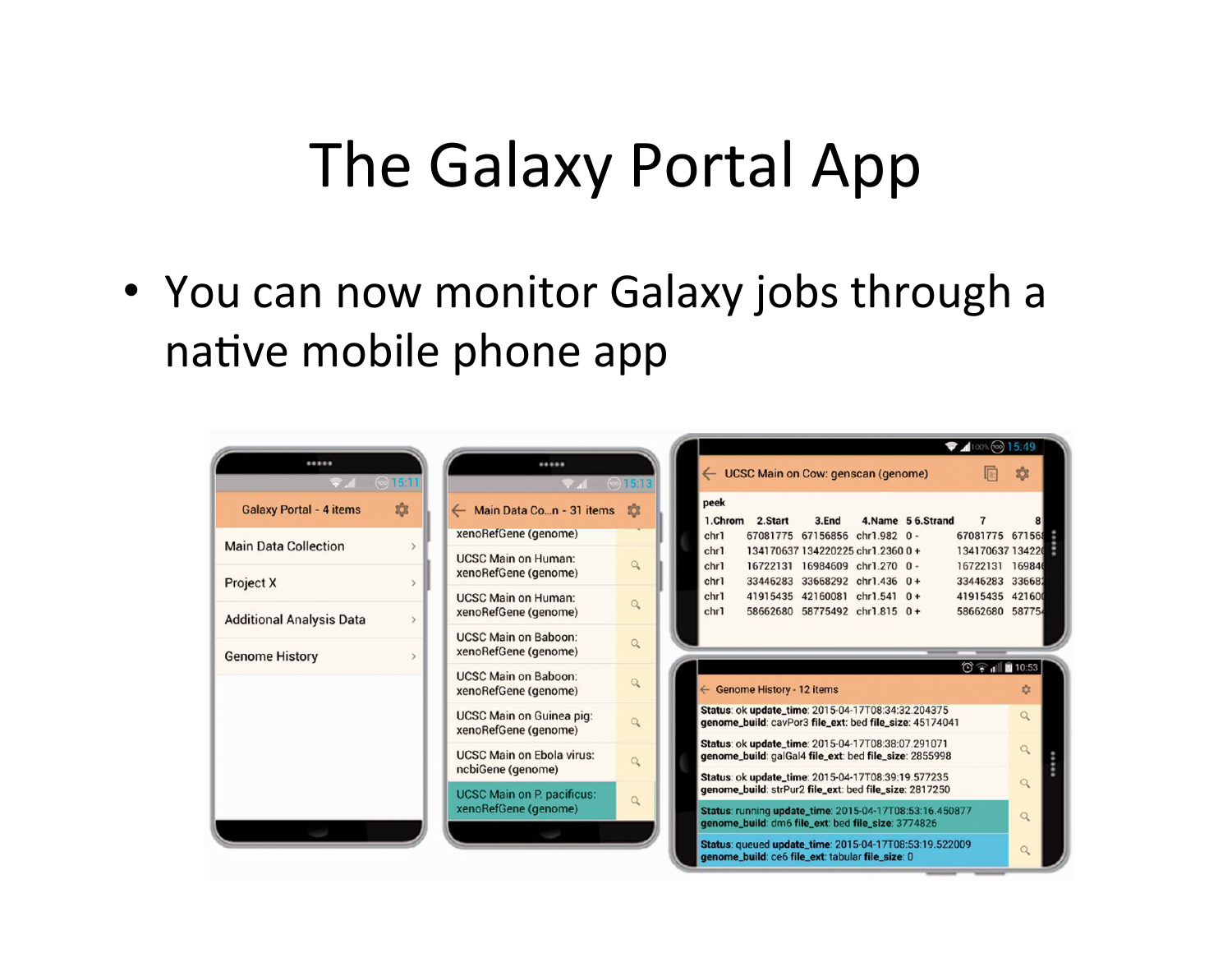## Galaxy Portal App Features

- Storing user credentials
	- Stores URL, username and API key
	- Supports multiple instances
- Responsive hierarchical navigation on small screen
	- Select history -> select elements
- Color-coded status indicators
	- Queued, running, finished and failed runs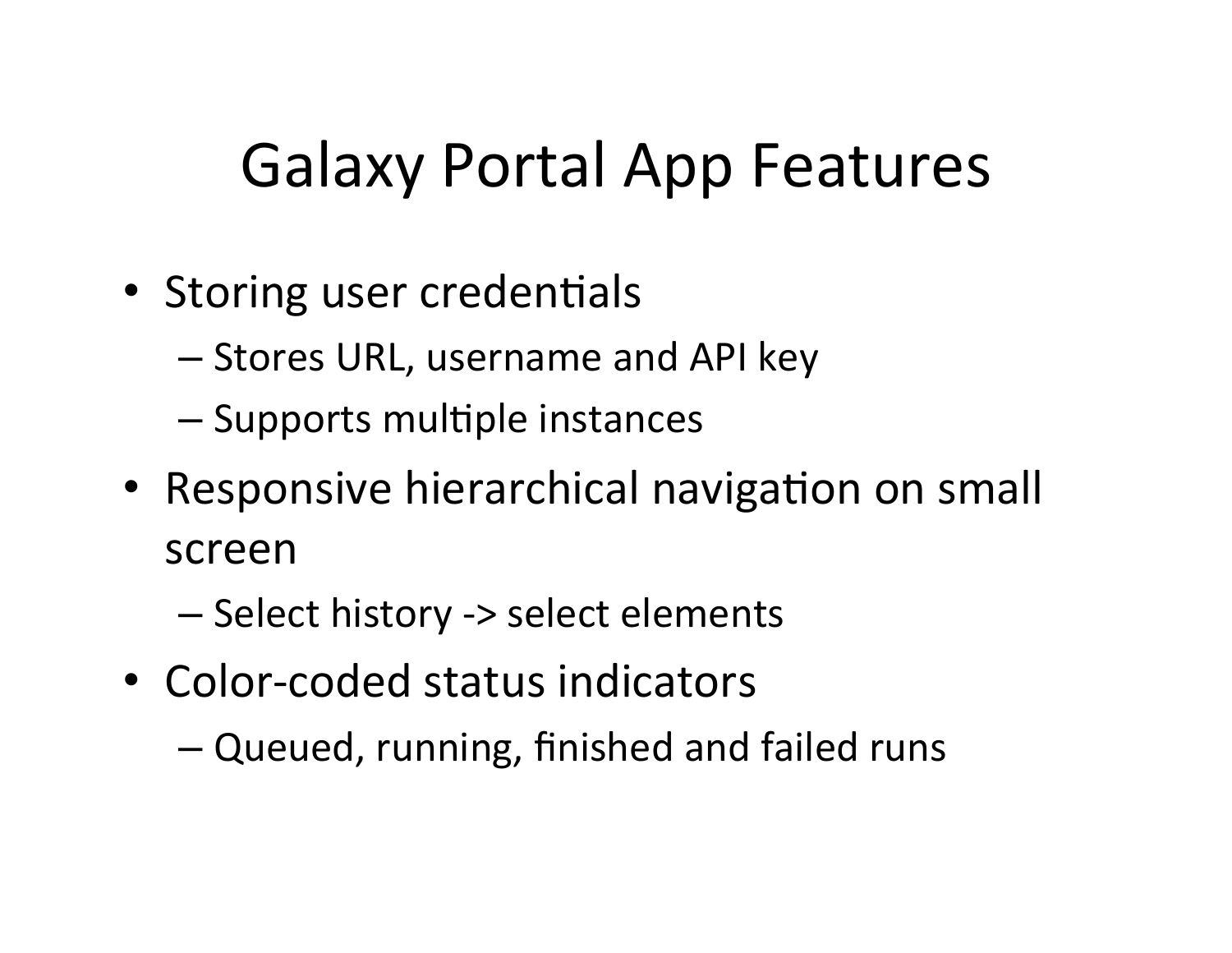# Galaxy Portal App Features (cont.)

- Status polling
	- Including audible notifications
- Viewing results of jobs
	- (for now supported for txt and html)
- Access to shared datasets
	- $-$  Inspect shared results and job parameters on the subway
- Re-running of jobs (experimental)
	- $-$  Inspect parameter choices, modify choices, execute
	- $-$  (Slow and not supporting all interfaces)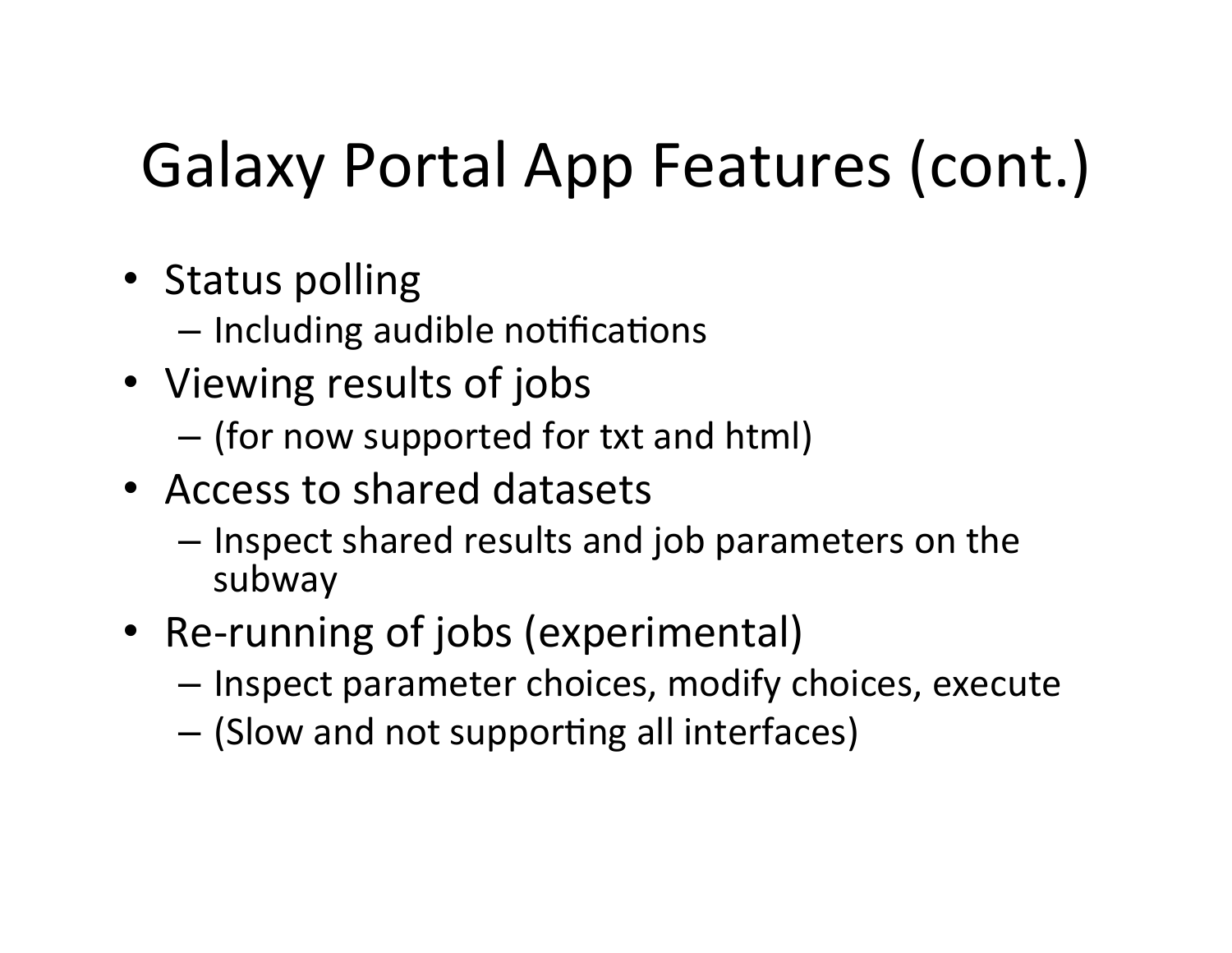# Technology/implementation

- Both iOS and Android have considerable market share
	- A cross-platform App saves development effort
- Many alternative cross-platform alternatives  $-$  Pure web based, Ionic, Cordova
- We selected QT
	- Native compilation, QML for UI design, well documented and supported
- Uses the Galaxy API
- Logic implemented in javascript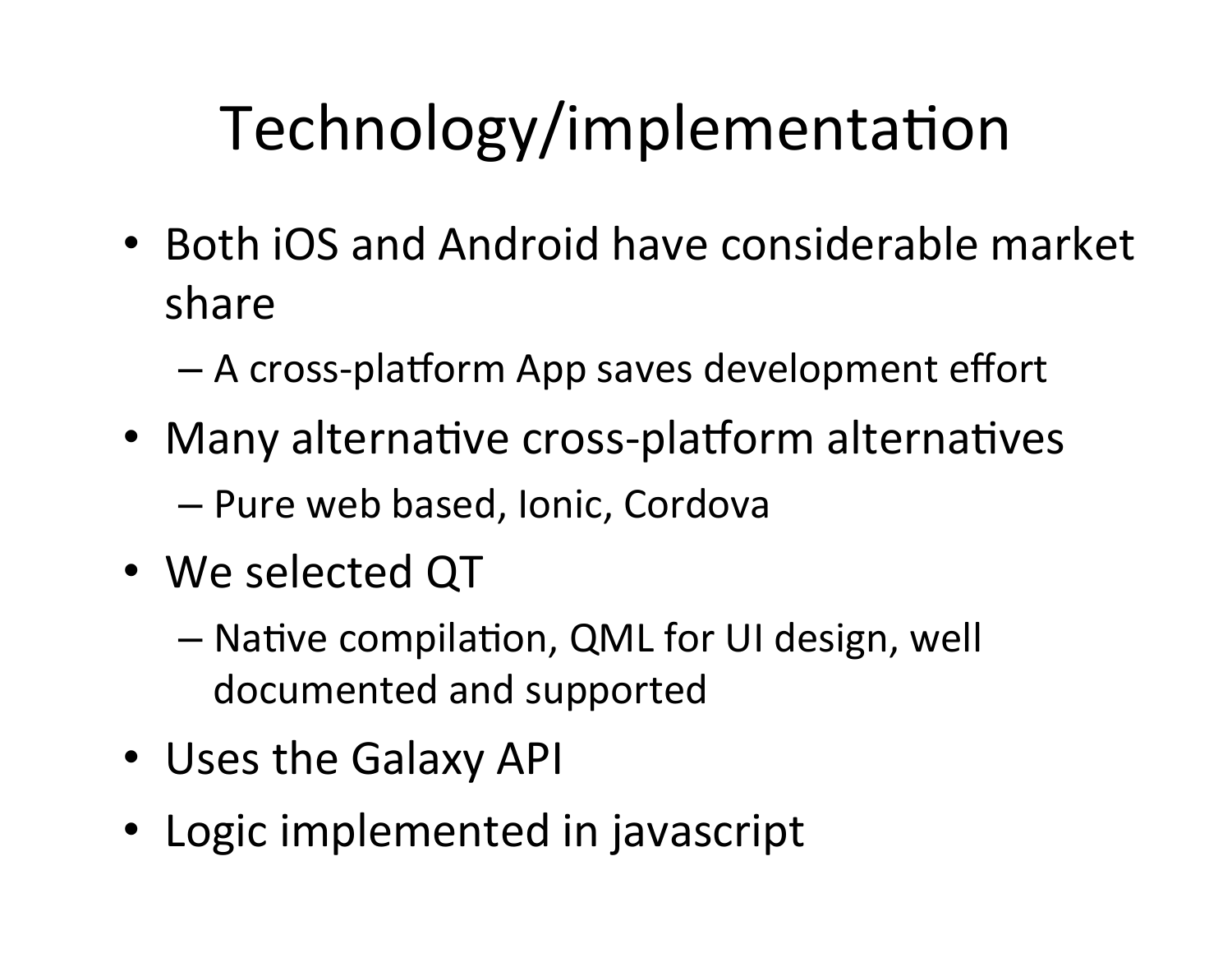## Challenges and limitations:

- Practical: Development for multiple platforms requires computers and devices for each platform
- iOS development more cumbersome and expensive than Android
- Licensing turned out a bit tricky with Qt and iOS
- Galaxy API is not as mature as web interface
	- The current solution of rerunning jobs is slow due to lacking rerun API and need for ID conversion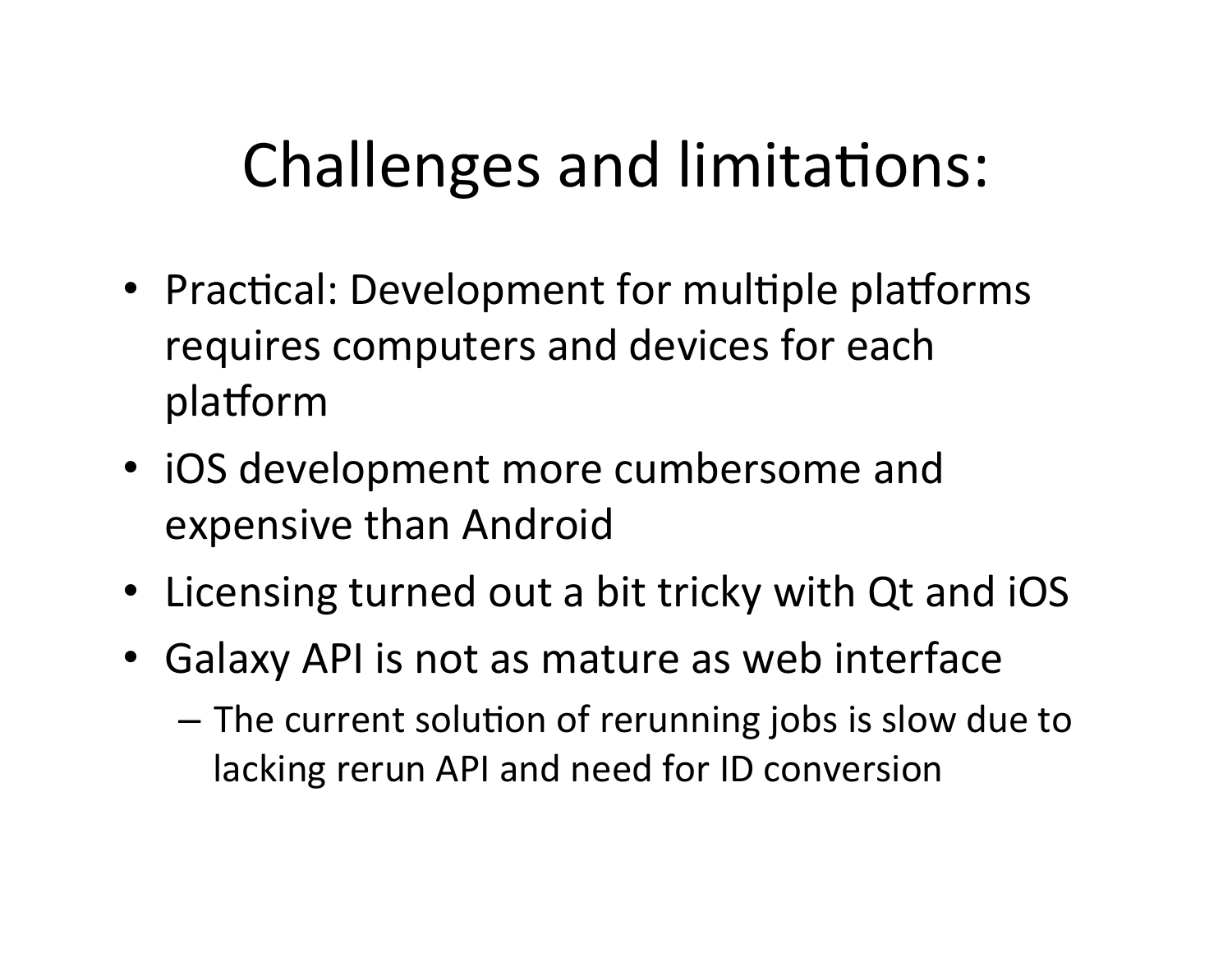## Open questions:

- Are platform distribution channels worth the additional effort required?
	- $-$  Native app vs web app
	- As icon or through browser
	- To be discovered in app store or one the web
- Should Galaxy server and Galaxy front-end be separate (depends on Galaxy API)